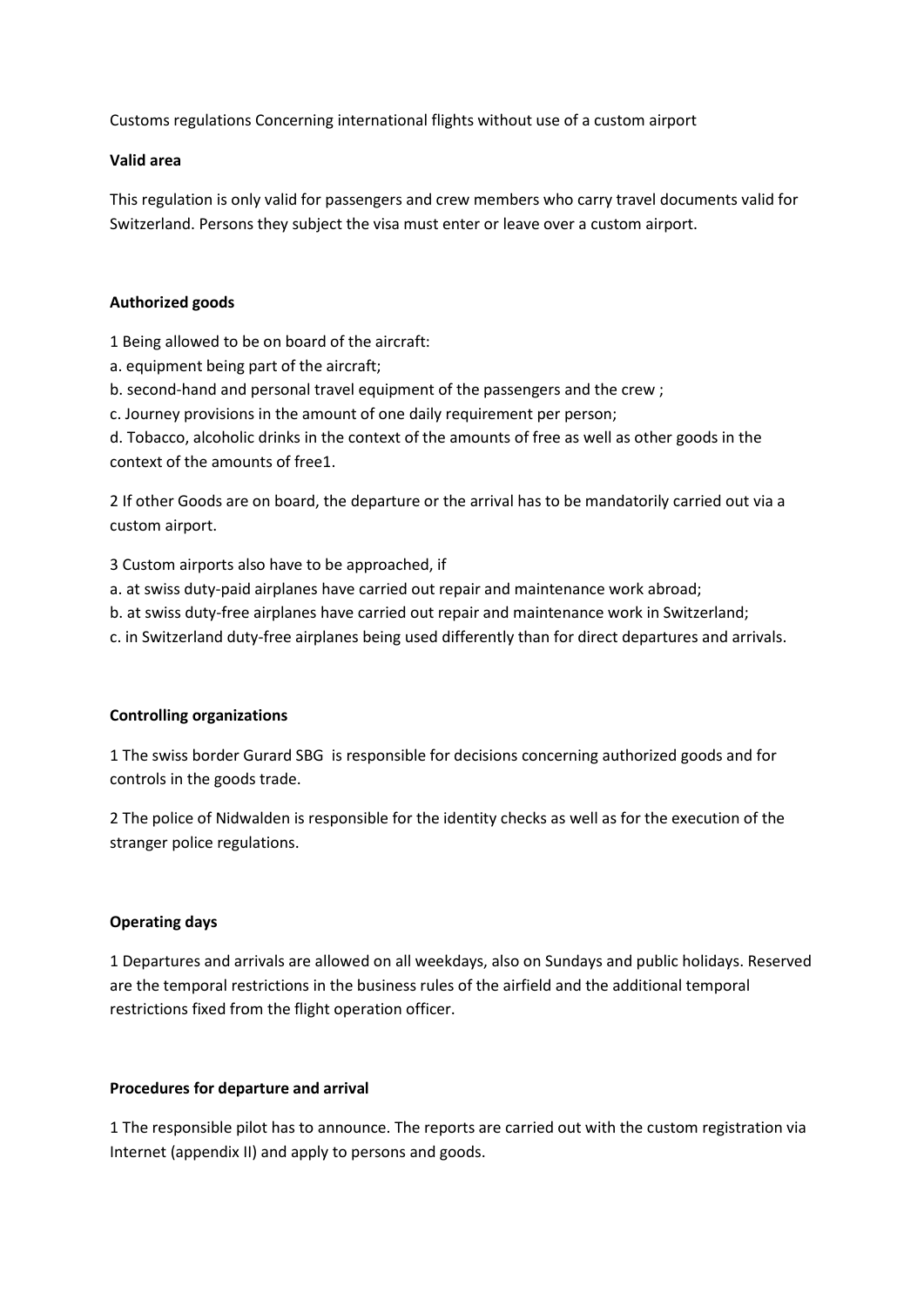2 Before every international departure the pilot transmit the custom registration to the airfield holder via e-mail/Internet. The airfield holder is responsible that the custom registration is delivered via e-mail to the controlling organizations at the latest one hour before the departure. If no intervention of the controlling organizations is carried out until the given departure time, the departure is regarded as released.

3 An early international departure is forbidden. The airfield holder guarantees the compliance with the registered departure time.

4 Before every international arrival the pilot transmits the custom registration to the airfield holder via e-mail/Internet. The airfield holder is responsible that the custom registration is delivered via email to the controlling organizations at latest two hours before the reported arrival. If no intervention of the controlling organizations is carried out until the reported time of arrival, the entry is regarded as released. Restriction:

5 At an early international arrival the airfield holder is responsible, that goods carried perhaps remain in the airplane until the reported time of arrival and the passenger go into the reception room provided (inclusive the crew), waiting there for possible controls.

6 The registration can for once be carried out by "Fax" to the airfield holder, means at system failures or similar incidents.

7 The cancellation of registered departures or arrivals as well as temporal delays of over 30 minutes has to be notified to the controlling organizations immediately.

8 The airfield holder immediately notifies the controlling organizations (tel. no. appendix I) of irregularity and system problems.

# **Access right and controls**

1 The organs of the custom administration and the local police are authorized to enter the rooms and facilities of the airfield Buochs any time to carry out custom and person controls.

2 The airfield holder supports the controlling organizations at controls.

3 The costs for controls of the custom administration are settled the airfield Buochs, according to the ordinance about the charges of the custom administration of 4th April 2007 [SR 631.035]. The costs for controls of the local police are settled according special agreement between police and airfield holder.

### **Instruction duty and responsible persons**

1 The airfield holder is responsible that the pilots as well as the staff of the airport, which accomplishes tasks in connection with this agreement, get knowledge of the regulations relevant for them of this agreement.